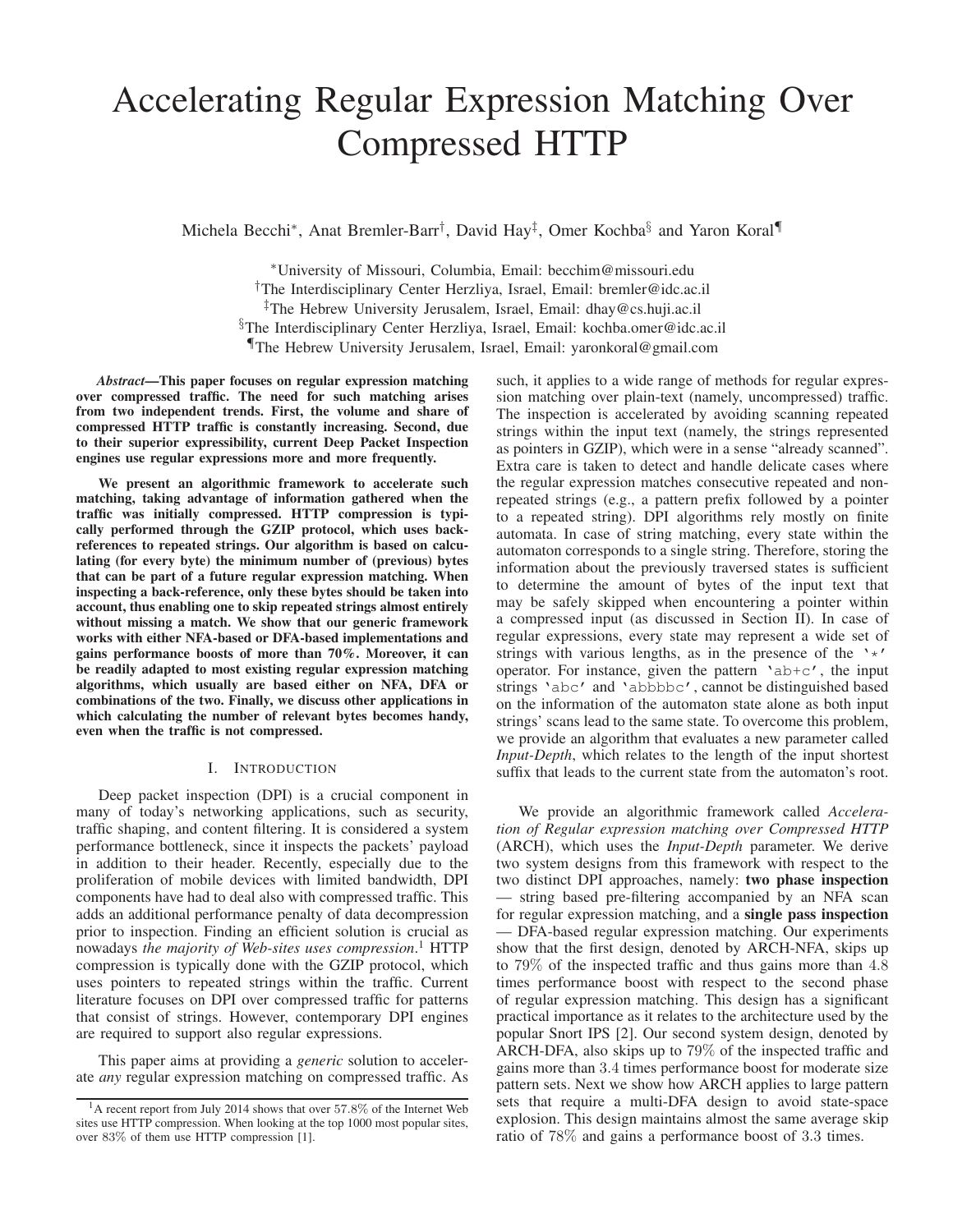This paper makes the following contributions:

- 1) A study of the challenges of regular expression matching over compressed traffic.
- 2) A new method to allow the extraction of entire matched sub-strings for automata-based matching.
- 3) The first algorithmic framework that accelerates regular expression matching over compressed traffic.
- 4) Two architectural designs that achieve a significant performance improvement over traditional regular expression matching.

# II. BACKGROUND

#### *A. Compressed HTTP*

Compressed HTTP (namely, *content coding* for HTTP) is a standard method of HTTP 1.1 [3]. The standard describes the following content codings: GZIP, DEFLATE and COMPRESS. Practically, only the former two schemes are used. Since GZIP is a variant of DEFLATE, this paper handles both algorithms in the same way. The GZIP algorithm [4] has two underlying compression techniques: LZ77 and Huffman coding.

- 1) LZ77 compression reduces data size by replacing repeated strings within the last 32KB of uncompressed data by a pointer with (distance, length) format, where *distance* indicates the distance in bytes of the repeated string from the current location and *length* indicates the number of bytes to copy from that point. For example the string: 'abcdefabcx' may be compressed to 'abcdef(6,3) $x'$ .
- 2) Huffman coding further reduces the data size by assigning variable-size code-words for *symbols*, thus enabling to encode frequent symbols with fewer bits.

GZIP compression first compresses the data using LZ77 compression and then encodes the literals and pointers using Huffman coding. Specifically, the algorithm in this paper is based on the characteristics of the LZ77 compression.

# *B. Deep Packet Inspection Algorithms*

DPI involves processing of the packet payload to identify occurrences of a set of predefined patterns. These patterns are expressed as either string or regular expressions. Early network IPSs relied solely on string matching, which is usually based on some variant of the Aho-Corasick [5] algorithm. This method uses a DFA to recognize multiple string signatures in a single pass and its running time is deterministic and linear in the input size.

Over the last years, security threats have become more sophisticated and required complex signatures, which can no longer be expressed as strings. Therefore, most security tools incorporate a regular expression matching engine. Regular expressions add three operators: concatenation (of two expressions), alternation (OR,  $\cdot$  |') and Kleene closure ( $\cdot *'$  or '+') and are defined recursively over them [6]. Such engines are typically implemented using either a DFA or an NFA.

DFAs scan the input in linear time, but use huge amount of memory due to the infamous state-space explosion problem. Approaches to tackle this problem include keeping cache of recently visited states [7], adding instructions to automaton edges [8], using edge compression techniques [9], [10], and using multiple DFAs [11] where only some are activated [12]. Our ARCH-DFA solution is based on A-DFA [10] and our design for large pattern sets is inspired by Hybrid-FA [12].

NFAs, on the other hand, use linear space but have worstcase quadratic time complexity [6], which may be exploited by an adversary for denial-of-service attack (DoS) on the DPI element itself [13], [14]. In NFAs, upon inspecting a symbol  $b$  in a current state  $s$ , one may need to transit to multiple next states (namely, by traversing all the outgoing edges of state s with label  $b$ ). A common implementation maintains a set of *active states* S; for each input byte b this set is recomputed by traversing all b-labeled edges from every state  $s \in S$ .

In practice, security tools with a large rule-set such as Snort [2], use a pre-filter based solutions. The pre-filter performs string matching on extracted strings from the regular expressions. When all strings of a specific rule match, a regular expression scan is invoked using an NFA. The pre-filter can be accelerated over compressed traffic based on prior solutions for string matching (as described in the sequel), while the NFA part can be accelerated using our ARCH-NFA solution.

# *C. String Matching Over Compressed Traffic*

LZ77 is an adaptive compression as each symbol is determined dynamically by the data. Therefore, there is no way to perform DPI without decompressing the data first [15]. Since decompression is a fairly inexpensive process, the real challenge is to *optimize the scanning of the decompressed data*. The idea behind the acceleration algorithm is to use the information gathered by the decompression phase to skip scanning significant parts of the data. An LZ77 pointer represents a repeated string that was already scanned. Therefore, it is possible to skip scanning most of the it without missing any pattern. Still, tracking previous matches does not suffice due to cases where a pattern crosses a border of a repeated string. For example, given a pattern 'nbc' and an input string 'abcdnbxn(7,5) $c'$ , while no match occurs at the repeated string 'bcdnb', there are matches occurring on both its left and right borders.

This problem is tackled by the DFA-based ACCH algorithm [15], *which is limited to string matching*. Upon encountering a repeated string it works as follows:

- 1) Scan the *left border* of the repeated string and update scan results.
- 2) Check whether the previous scan results of the repeated string contain matches.
- 3) Scan the *right border* of the repeated string and update scan results.
- 4) Update estimated scan results of skipped bytes within the repeated string.

In ACCH, scan results of previous bytes are stored in a 32K-entries *Status-Vector*. Its values are determined by *DFA-* $Depth(s)$ — the length of the shortest path from root to state s. There are three possible status values:

MATCH: a pattern was matched (the match ends in the scanned byte).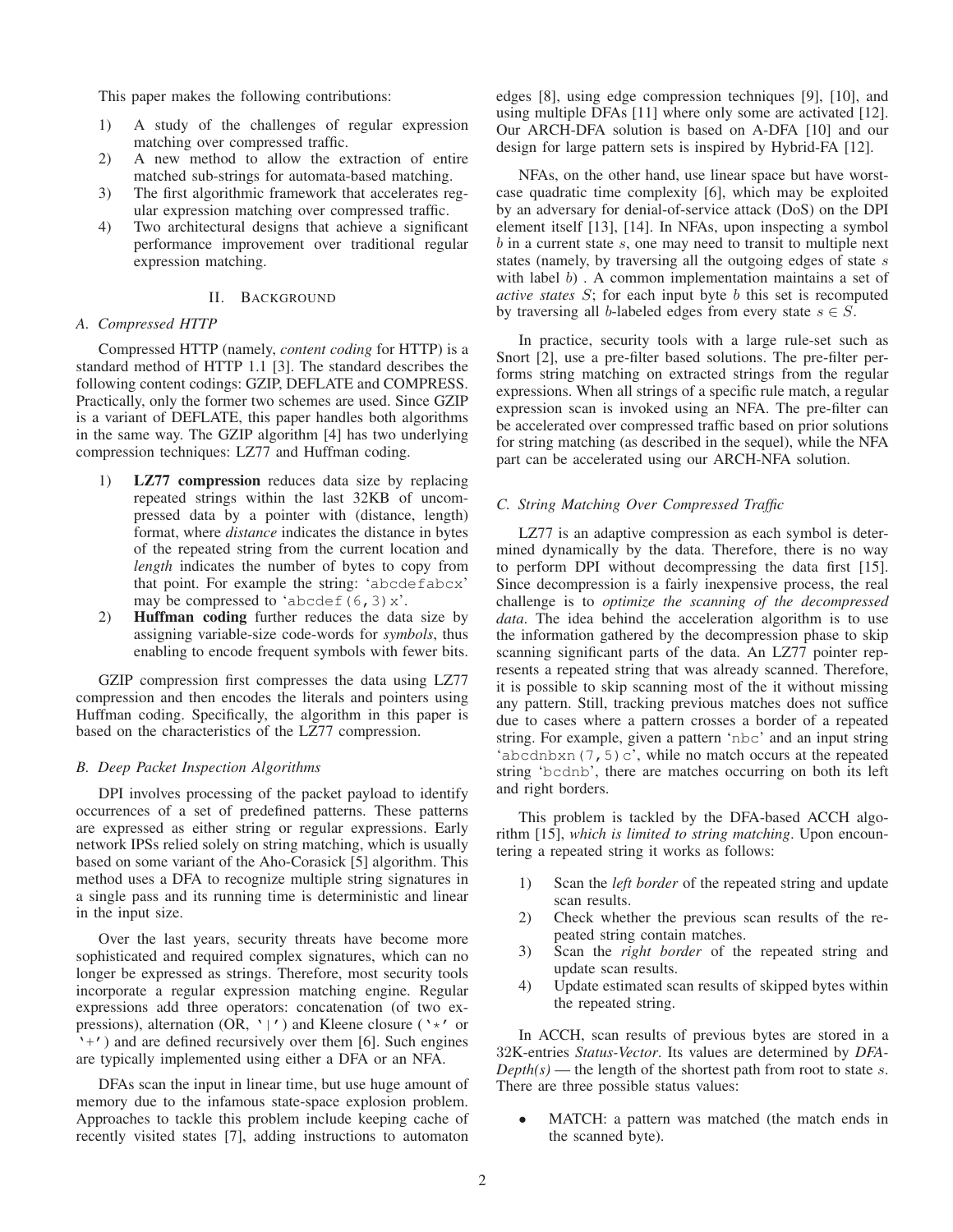- UNCHECK: *DFA-Depth(s)* is below a threshold parameter *CDepth* (in practice, *CDepth* is set to 2).
- CHECK: otherwise.

ACCH uses the *Status-Vector* in the following manner:

*Left Border Scan* — Upon processing a repeated string, ACCH scans j bytes until reaching a state s where  $j \geq DFA$ -*Depth(s)*. From this point on, any pattern prefix is already included in the repeated string area. We refer to the first  $j$ bytes of the repeated string as the *left border* of the pointer.

*Repeated Pattern Detection* — This procedure examines the corresponding *Status-Vector* values of the referred string, starting at its  $(j + 1)$ <sup>th</sup> byte. If some byte at position m has a MATCH value, ACCH checks the length of that previously matched string. If it is  $m$  or more then the previously matched string was not repeated entirely. Otherwise, ACCH reports a matched pattern as in the referred string and marks that byte by a MATCH status.

*Right Border Detection* — ACCH determines the position to start inspection again such that no pattern (whose prefix is part of the repeated string suffix) is missed. This is done by estimating the *DFA-Depth* of the repeated string's last byte (say this estimation is  $d$ ) and scanning (from  $s_0$ ) the last  $d$ bytes of the repeated string.

*Update Status of Skipped Bytes* — Skipped bytes cannot obtain their status from the scan procedure. Therefore, ACCH copies the status value for the skipped bytes from the corresponding referred string. Note that since ACCH skips only after it ensures that there is no pattern whose prefix started prior to the repeated string, the value of the estimated *DFA-Depth* could be only equal or greater than its actual value (namely, setting a byte as CHECK while it should be UNCHECK). Such a mistake leads to minor reduction in the amount of skipped bytes but never to a miss-detection.

## III. RELATED WORK

HTTP compression is a very popular method in the Internet. There are many works (e.g., [16]–[18]) that suggest acceleration of the compression method itself to support high request volume from high-end servers.These papers support the compression layer of the data without referring to the context of processing the data itself as in the case of DPI.

As noted in Section II, HTTP compression uses LZ77 compression. There are various works in the literature regarding pattern matching methods over the Lempel-Ziv compression family [19]–[22]. However, the LZW/LZ78 variants are more attractive and simple for pattern matching than LZ77, thus all the above proposals are not applicable to our case. Klein and Shapira [23] suggested a modification to the LZ77 compression to simplify matching in files. However, their suggestion is not implemented in today's Web traffic. Farach et. al [24] deal with pattern matching over LZ77. However, their proposed algorithm matches only a single pattern and requires two passes over the compressed text (file), which does not comply with the 'on-the-fly' processing requirement of network applications.

The ACCH algorithm [15], discussed in details in Section II, was the first to tackle the problem of multi-pattern matching over compressed HTTP traffic. Following this work, another algorithm, named SPC [25], analyzes the usage of the Wu-Manber pattern matching algorithm [26] instead of the DFA-based Aho-Corasick [5] algorithm that lies at the core of ACCH. SPC provides superior performance results over ACCH in the case of normal traffic while its worst-case performance is very poor. Note that there is no variant of the Wu-Manber algorithm that is applicable to regular expression matching, thus SPC cannot be used in our case. The SOP [27] algorithm minimizes the memory footprint required by the ACCH data structures. It may be combined with our algorithm, with few adaptations, to save space. Finally, Berger and Mortensen [28] provide a hardware scheme for the decompression phase, but do not deal with the scanning of the compressed data itself.

All the above mentioned works are limited to *string matching* rather than to devices based on regular-expression– matching. Sun et al. [29] suggested a method to perform regular expression matching over compressed HTTP. Still that method handles only simple cases, where the DFA is either at its root state or at a state with a direct transition from the root state. Practically, the DPI engine traverses to deeper DFA states. Furthermore, an attacker may easily craft an input that causes the DFA traversal into areas that the algorithm of Sun et al. fails to support. Robustness against such attacks is crucial as IDSs are a preferred target for denial-of-service attacks.

## IV. THE ARCH FRAMEWORK

This section presents our framework: *Acceleration of Regular expression matching over Compressed HTTP* (ARCH). Conceptually, ARCH is based on the same ideas as the ACCH algorithm (as described at Section II-C), which works only for string matching. One of the key insights used in ACCH is that the *DFA-Depth* of a state represents the longest suffix of the input that can still be part of a (future) match. This property holds for string matches and it greatly simplifies the design of ACCH, as it enables both left- and right-border resolution based solely on the state of the DFA.

Unfortunately, for regular expression matching this property does not hold since a state may represent an input of variable lengths. This happens as a result of an alternation between different-length expressions or a Kleene closure (namely, '\*' or  $'+$ . An example of a state with an ambiguous depth in the presence of an alternation operator is depicted in Fig. 1, which represents an automaton accepting the pattern '(apple|pear)s'. The *DFA-Depth(*s5*)* value is 4 since it is the shortest path length from  $s_0$  to  $s_5$ . Therefore, in the case of an input byte sequence of: 'zpplesxa(7,5)s', the *DFA-Depth* after scanning the string 'apple' at the repeated string would be 4, while the minimal input suffix that should have been scanned to reach  $s_5$  from root is 5. Wrong *DFA*-*Depth* may lead to miss-detection in ACCH.

An example of a state with an ambiguous depth in the presence of a Kleene closure is demonstrated in Fig. 2. The DFA is for 'ab+c+' and an input of 'bbbbbbcxa{8,7}' for which the repeated string is 'bbbbbbc'. The repeated string scan starts at  $s_1$ . After scanning two 'b' characters the automaton is still at  $s_2$ , hence the *DFA-Depth(s<sub>2</sub>)* does not change and is still 2. Thus, the left border detection of ACCH would have been completed at this point, skipping the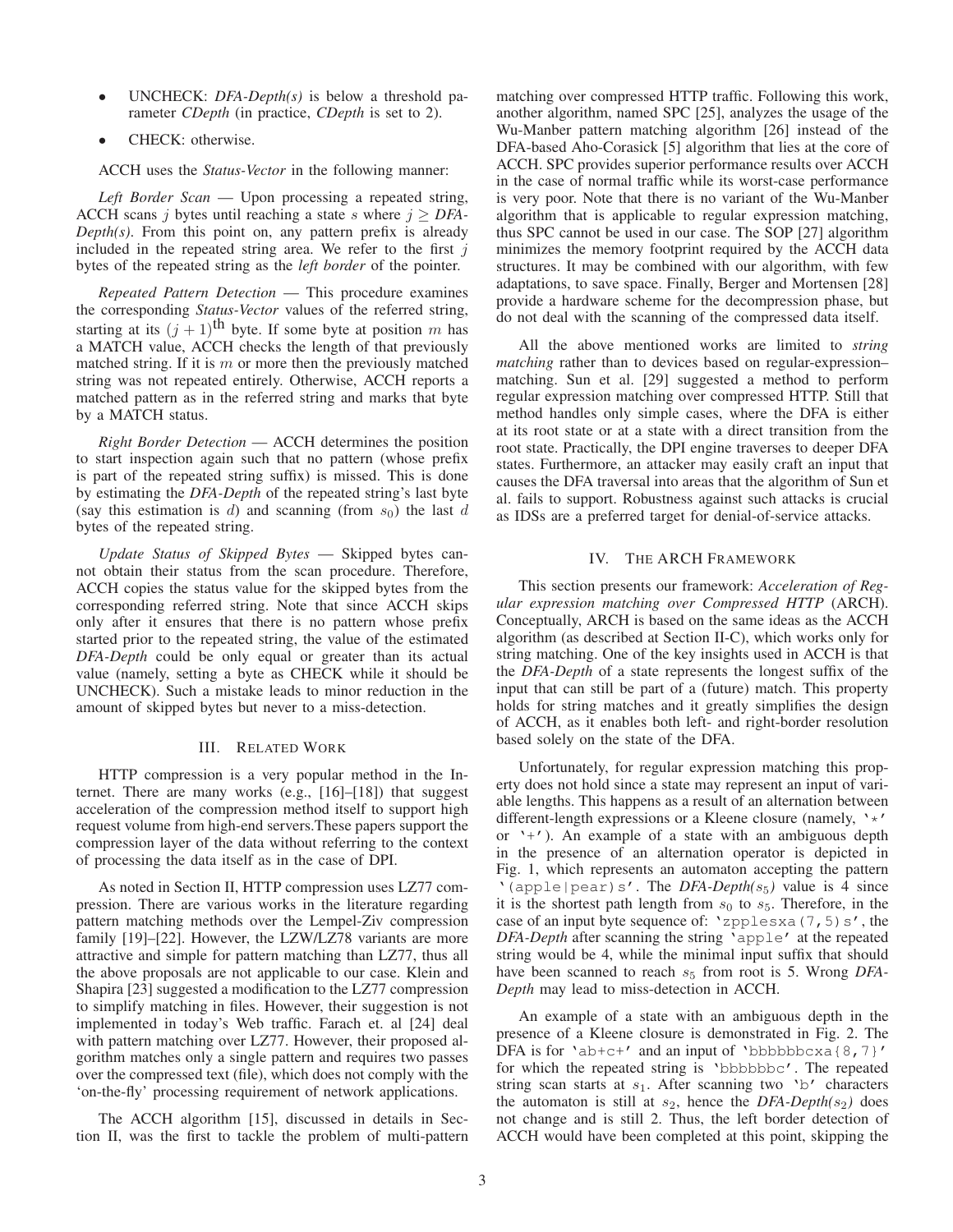

Fig. 1. DFA for '(apple|pear)s'. Failure transitions are marked with red dashed arrows. Failure transitions to states with *DFA-Depth*s 0 and 1 are omitted for clarity.



Fig. 2. DFA for 'ab+c+'. The right table indicates the input data and its *DFA-Depth* as derived from the automaton while scanning the input.

rest of the repeated string and resuming the scan at the right border. This, of course, leads to a miss-detection, which is unacceptable.

Therefore, a key challenge behind ARCH is to calculate the minimum number of (previous) bytes that can be part of a future regular expression matching. This number is captured by the *Input-Depth* parameter, which is defined precisely below. It is important to notice that unlike ACCH's *DFA-Depth*, *Input-Depth* depends both on the automaton state and the inspected input.

**Definition 1.** For a given automaton, let  $s_0$  be the start state *and* s *be the current state after scanning input text* X *with the automaton. Let* Input-Depth(X, s) *be the length of the shortest suffix of*  $X$  *in which inspection starting at*  $s_0$  *ends at*  $s$ *.* 

We note that in the case of string matching, *Input-Depth* equals *DFA-Depth*. In fact, the ARCH framework uses the ACCH algorithm to calculate possible scan skipping by replacing the *DFA-Depth* parameter with the *Input-Depth* parameter along with specific implementations for the different setups, as described in the sequel. Thus, if there is no match, the *Status-Vector* value CHECK is determined according to whether *Input-Depth* is greater than *CDepth* and, if not, the value is UNCHECK. The calculation of *Input-Depth* is done differently in NFA-based and DFA-based implementations, where in the former the value can be calculated precisely, while in the latter it can only be estimated. In the next sections, we will discuss these calculations and estimations as well as the correctness of the ARCH algorithm in detail.

# V. INPUT-DEPTH CALCULATION FOR NFA-BASED IMPLEMENTATIONS

Recall that one possibility to provide regular expression matching is to use NFAs, which are usually compact but

TABLE I. SIMULATION OF ARCH OVER ACTIVE STATES NFA.

| Input                            | <b>Active States</b> | Input-Depth | Max         |  |
|----------------------------------|----------------------|-------------|-------------|--|
| Character                        |                      | Set         | Input-Depth |  |
| Z                                | $s_0, s_1, s_7$      | 0, 1, 1     |             |  |
| f                                | $s_0, s_7, s_8$      | 0, 2, 2     |             |  |
| \n                               | $s_0$                |             |             |  |
| Z                                | $s_0, s_1, s_7$      | 0, 1, 1     |             |  |
| a                                | $s_0, s_2, s_7$      | 0, 2, 2     | 2           |  |
| b                                | $s_0, s_3, s_7$      | 0, 3, 3     | 3           |  |
| $\mathbf c$                      | $s_0, s_4, s_7$      | 0, 4, 4     | 4           |  |
| f                                | $s_0, s_5, s_7, s_8$ | 0, 5, 5, 5  | 5           |  |
| e                                | $s_0, s_7, s_9$      | 0, 6, 6     | 6           |  |
| $S_3$<br>$S_5$<br>S <sub>0</sub> |                      |             |             |  |
| $S_7$                            |                      |             |             |  |

Fig. 3. NFA of pattern set: 'zabcfg', 'z $[\hat{\ }$ n] \*fg'.

slow data structures. We start our discussion with such implementations as they are simpler and help to grasp a better understanding of ARCH (DFA-based Implementations pose extra complications on top of ARCH and are discussed in Section VI). Moreover, NFAs are currently used by the popular Snort IPS, and therefore, accelerating their operations has a merit on its own.

ARCH maintains an *Input-Depth* value for each active state. Namely, given an input prefix  $Y$ , an active state  $s$ , an input byte  $b$ , and a subsequent active state  $s'$  such that there is a transition between s and s ′ with a label b, the value of *Input-Depth(Yb,s')* is set to *Input-Depth(Y,s)*+1. The only exception is at the start state of the NFA (which is always active) and for which  $Input\text{-}Depth(Y,s_0)$  is always zero. Naturally, when ARCH needs to determine the left or right border of a pointer it uses the maximal *Input-Depth(Y,s)* where s belongs to the set of active states. Fig. 3 depicts an NFA for the patterns 'zabcfg' and 'z[^\n]  $\star$ fg'. The execution of ARCH for input 'zf\nzabcfe' and the NFA are illustrated in Table I.

## VI. INPUT-DEPTH ESTIMATION FOR DFA-BASED IMPLEMENTATIONS

The task of *Input-Depth* calculation is more challenging when a DFA is used for regular expression matching. This is because, unlike NFA, a DFA transition may result either in increasing the *Input-Depth* (by one) or decreasing the *Input-Depth* (by any value). In this section, we provide an *upper bound* on the *Input-Depth* using two methods: by *simple and complex states* and by *positive and negative transitions*. As a rule, we use the upper bound as the value of the *Input-Depth* in the ARCH framework. Thus, we take a conservative approach and never miss a match. Yet, the tighter the upper bound is, the higher the skip ratio we achieve.

## *A. Estimation based on Simple and Complex States*

As noted above, *Input-Depth* cannot be always derived from *DFA-Depth*. Still, there are cases were we can derive it safely. In fact, we could split the DFA states into two kinds: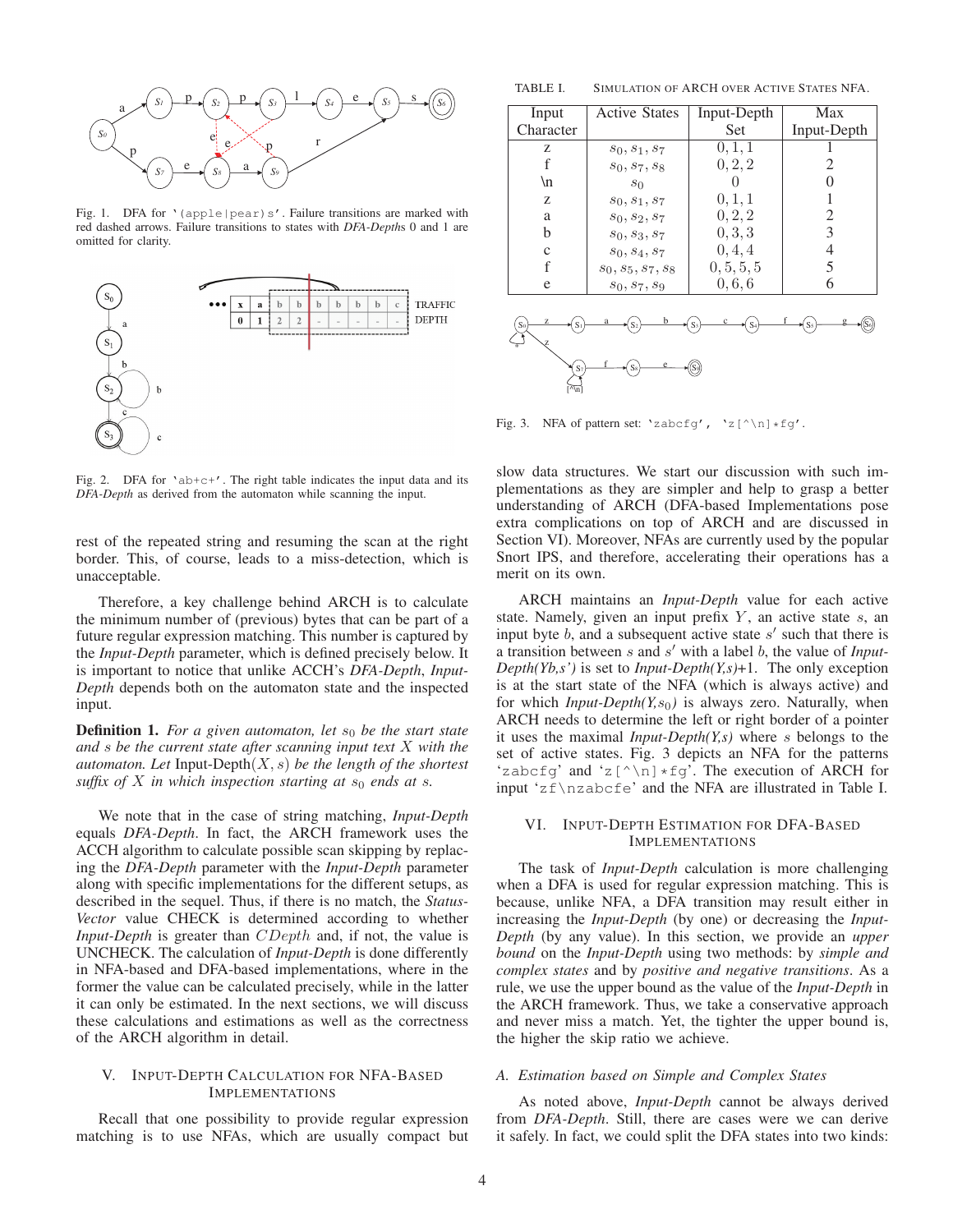those which represent a fixed string expression (where *Input-Depth* equals *DFA-Depth*) and those which represent a set of strings with various lengths. For instance, in the DFA of Fig. 2, states  $s_0$  and  $s_1$  are simple and states  $s_2$  and  $s_3$  are complex. More formally, this is captured in the following definition:

Definition 2. *A* simple *state* s *is a state for which all possible input strings that upon scan from*  $s_0$  *terminate at s have the same length. All other states are* complex*.*

*Input-Depth* estimation by simple and complex states works as follows: upon traversal to a simple state, *Input-Depth* is set to the *DFA-Depth* of the state; upon traversal to a complex state, *Input-Depth* is incremented by one.

Our algorithm detects simple and complex states based on the DFA construction procedure as described by Thompson [30]. Thopmson's construction has three significant stages: NFA construction from expressions,  $\epsilon$ -transitions removal, and finally, DFA construction based on the resulting NFA. The basic idea of our algorithm is that we mark simple and complex states during NFA construction, and then we transfer these marks to the final DFA. The NFA construction is defined over the three basic regular expression operators as in Fig. 4. The operands are regular expressions  $R$  and  $S$ . All states are marked as *simple* by default and stay that way unless otherwise specified. Complex states are marked according to each regular expression operator as follows:

- **Kleene Closure** (Fig. 4(a)): Mark all states as complex.
- Alternation (Fig. 4(b)): If either states  $r$  or  $s$  are complex, mark state u as complex.
- **Concatenation** (Fig. 4(c)): If state  $r$  is complex, mark all states of S as complex.

After the above procedure the following claim holds (the proof is in the appendix):

Claim 1. *If a state* s *is simple then all possible input strings, whose scan from*  $s_0$  *terminates at s, have the same length.* 

The simple/complex state marks are transferred through the Thompson construction stage to the final DFA as follows: the  $\epsilon$ -transition removal stage only removes redundant transitions and states, therefore, all remaining states are still marked. Next, the NFA is transformed into a DFA using the *subsetconstruction method*, which traverses the entire NFA and creates a DFA state for each possible set of active states. This DFA state is marked simple if and only if all NFA actives states are simple.

## *B. Estimation based on Positive and Negative Transitions*

In this section we present the positive and negative transition technique which relies on the observation that *Input-Depth* depends on the *transition between two states* rather than only on the state in its endpoints. For example, Fig. 5 shows that the transition from  $s_x$  to  $s_y$  should increase the *Input-Depth*, the transition between  $s_z$  to  $s_y$  should leave the *Input-Depth* unchanged, and the transition between  $s_w$  to  $s_y$ should decrease the *Input-Depth* by 1. This implies that the *Input-Depth* calculation cannot solely depend on  $s_y$ .



Fig. 4. The basic operators considered in Thompson's construction [30].



Fig. 5. DFA for pattern set {'ac[a-e]\*x', 'abcd\*x', 'aabce\*x'}.

Thus, we define two types of transitions: A *positivetransition*, which increases the *Input-Depth* by one (e.g. a byte was added to the pattern's prefix) and a *negative-transition*, which either decreases or leaves the *Input-Depth* unchanged. The challenge is to detect negative-transitions and determine the exact change they apply to the *Input-Depth* value.

Negative-transition detection is performed in two stages. In the first stage, for each state we calculate a *candidate label*, denoted by  $c$ -*label* $(s)$ , which helps detecting negative transitions in the second stage. Let  $L(s)$  be the set of all input strings that are accepted by s. We choose  $c\text{-}label(s) \in L(s)$ such that c-label(s).length  $\leq l(s)$ .length for any  $l(s) \in L(s)$ . We refer to the second stage of the Thompson construction (as described at Section VI-A), which is the subset-construction that constructs a DFA from an NFA. The  $c\text{-}label(s)$  parameter is determined by integrating a line into the subset-construction algorithm (as in Alg. 1 Line 8). The algorithm uses the following basic NFA operations:

- $\epsilon$ -closure(T) The set of NFA states reachable from each NFA state s in set  $T$  on  $\epsilon$ -transitions alone.
- $move(T,a)$  The set of NFA states to which there is a transition on input symbol  $\alpha$  from some state  $\delta$  in  $T$ .

Basically, the subset-construction algorithm traverses all NFA active state sets (Line 1) using all possible input symbols (Line 3) in a breadth-first search (BFS) manner. Each unique NFA active set  $T$  results in a corresponding DFA state  $t$ (Line 7). When a transition from the DFA state  $t$  results in a DFA state  $u$ , which was never visited before, the algorithm creates a  $c$ -label(u) by concatenating  $c$ -label(t) and the transition label  $a$  (Line 8). Note that there may be more transitions that lead to DFA state  $u$  along the construction. Still, since BFS is used for the NFA traversal, and the  $c$ -label(u) was generated upon the first transition that reaches  $u$ ,  $c$ -label(u) must be no longer than any other label in  $L(u)$ .

At the second stage, for each state  $t \in Dstates$  we iterate over all its transitions and determine whether they are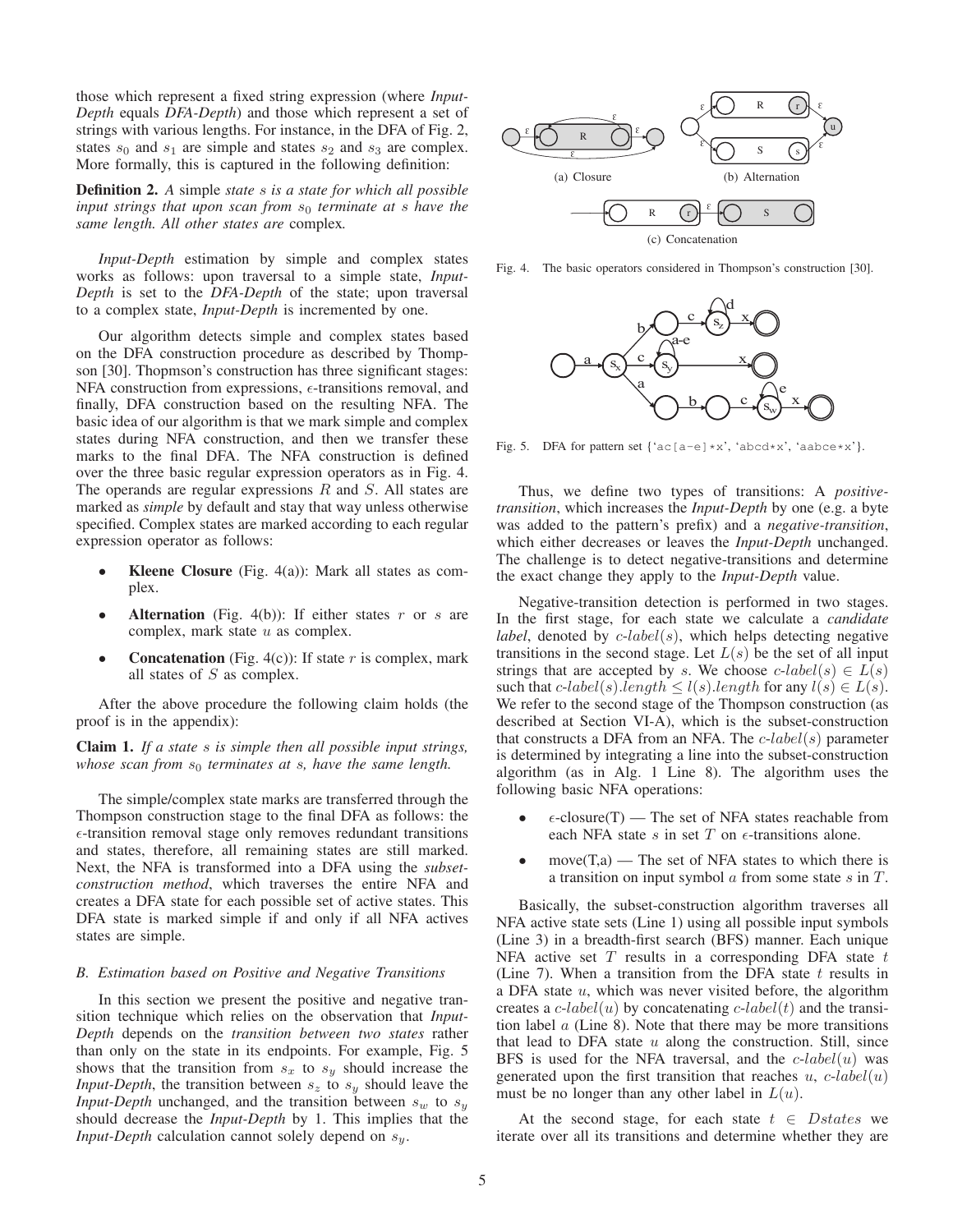|                         | <b>Data:</b> Dstates, Dtrans — containers for DFA states and<br>transitions respectively. Initially, $\epsilon$ - $closure({s_0})$<br>is the only state in Dstates and it is unmarked. |  |  |  |
|-------------------------|----------------------------------------------------------------------------------------------------------------------------------------------------------------------------------------|--|--|--|
|                         |                                                                                                                                                                                        |  |  |  |
| 1                       | while there is an unmarked state t in Dstates <b>do</b>                                                                                                                                |  |  |  |
| $\overline{2}$          | mark t:                                                                                                                                                                                |  |  |  |
| 3                       | <b>foreach</b> input symbol a <b>do</b>                                                                                                                                                |  |  |  |
| $\overline{\mathbf{4}}$ | $U = \epsilon \text{-}closure(move(t, a))$ ;                                                                                                                                           |  |  |  |
| 5                       | foreach <i>state u in U</i> do                                                                                                                                                         |  |  |  |
| 6                       | <b>if</b> u is not in Dstates <b>then</b>                                                                                                                                              |  |  |  |
| $\overline{7}$          | add u as an unmarked state to Dstates;                                                                                                                                                 |  |  |  |
| 8                       | set c-label(u)=c-label(t) $\oplus$ a;                                                                                                                                                  |  |  |  |
| $\boldsymbol{9}$        | end                                                                                                                                                                                    |  |  |  |
| 10                      | Dtran[t, $a$ ] = u;                                                                                                                                                                    |  |  |  |
| 11                      | end                                                                                                                                                                                    |  |  |  |
| end<br>12               |                                                                                                                                                                                        |  |  |  |
| 13                      |                                                                                                                                                                                        |  |  |  |

Algorithm 1: Modified subset construction algorithm. The symbol ⊕ means concatenation.

negative or positive. To this end we define a structure called *Anchored-NFA*, which is the NFA constructed from all regular expressions from the related DFA after they were *anchored*; namely, after they were restricted to be matched from the beginning of the input (represented by the '<sup>^'</sup> operator in the PCRE [31] package). Each transition  $(t, u)$  with label  $a$ is inspected as follows: the algorithm traverses the Anchored-NFA using  $c$ -label(t) and receives an output of an active states set  $R$  in the Anchored-NFA (Line 2). If there exists an iteration with label a from R, then transition  $(t, u)$  is positive (Lines 4– 6). The rest of the transitions are marked as negative. The intuition behind this algorithm is that a negative transition from t to u with label a implies that there is a suffix of  $c$ -label(t) $\oplus a$ that leads from the root to  $u$ . Therefore, a string such as  $c$  $label(t) \oplus a$  cannot be accepted by the Anchored-NFA, rather only its suffix. Thus, lack of transition at the Anchored-NFA applies a negative transition at the DFA.

|                         | 1 <b>foreach</b> <i>state t in Dstates</i> <b>do</b>     |  |  |
|-------------------------|----------------------------------------------------------|--|--|
| $\overline{2}$          | $R=AnotherOPA(move(c-label(t)))$ ;                       |  |  |
| 3                       | <b>foreach</b> input symbol a <b>do</b>                  |  |  |
| $\overline{\mathbf{4}}$ | $u = D$ tran $[t, a]$ ;                                  |  |  |
| 5                       | if $\epsilon$ -closure(move(R, a)) $\neq \emptyset$ then |  |  |
| 6                       | Dtran[t,a].positive=true;                                |  |  |
| 7                       | else                                                     |  |  |
| 8                       | Dtran[t,a].positive=false;                               |  |  |
| 9                       | end                                                      |  |  |
| end<br>10               |                                                          |  |  |
| end                     |                                                          |  |  |

Algorithm 2: Marking positive/negative transitions.

For example, consider the patterns 'ab+c+d' and 'bc+e'. The resulting DFA from our modified subset construction is depicted in Fig. 6(a) and its full-matrix representation along with its calculated c-label(s) values is depicted at Fig.  $6(c)$ . After running Alg. 2 using the DFA and the Anchored-NFA (depicted in Fig. 6(b)) all negative, positive (underline) and loop (circled) transitions are marked. All negative transitions are marked with dashed red arrows in Fig. 6(a). Note that the algorithm distinguishes between the "self-loop" of states {0},  ${0,1}$  and  ${0,5}$  marked as negative transitions and the "selfloop" of states {0,2,5}, {0,3,6} and {0,6}, which are marked positive. This is the desired outcome as in the former case *Input-Depth* should not increase upon loop traversal, while in the latter it should.

At this point, each transition of the DFA is marked as either positive or negative. The next step would be to determine the *Input-Depth* upon DFA traversal as described in Alg. 3. The straightforward case is upon a traversal over a positive transition, for which the *Input-Depth* is incremented by one (Line 3). To handle negative transitions we use the classification of simple and complex DFA states as explained in the previous subsection. If a negative transition leads to a simple state, the *Input-Depth* is set to this state's DFA-Depth (Line 6). Upon a negative transition to a complex state the *Input-Depth* should be decremented by the delta between the labels' lengths as described at Lines 8–9. We note that this algorithm does not support some corner cases (e.g., when a regular expression contains multiple loops and has a negative transition to another regular expression that contains only some of these loops), thus our algorithm just increments *Input-Depth* by one as it is the maximal possible value. For that matter ARCH always provides an upper bound on the value of *Input-Depth*, and therefore, never misses a match.

| $1 \quad u = \text{Dtran}[t, a];$                                                                                               |  |  |
|---------------------------------------------------------------------------------------------------------------------------------|--|--|
| 2 if $Dtran[t, a]$ is positive then                                                                                             |  |  |
| $Input\text{-}Depth++;$<br>3                                                                                                    |  |  |
| else                                                                                                                            |  |  |
| <b>if</b> $u$ is simple <b>then</b><br>5                                                                                        |  |  |
| Input-Depth=u.DFA-Depth;<br>6                                                                                                   |  |  |
| else<br>7                                                                                                                       |  |  |
| Decrease=c-label(t).len $-$ c-label(u).len;<br>8                                                                                |  |  |
| Input-Depth=Input-Depth – Decrease;<br>9                                                                                        |  |  |
| end<br>10                                                                                                                       |  |  |
| end<br>11<br>$\blacksquare$<br>$\cdots$<br>.<br>$\overline{\phantom{a}}$<br>$\overline{\phantom{1}}$<br>$\sqrt{2}$<br>$\cdot$ 1 |  |  |

Algorithm 3: ARCH-DFA Input-Depth Maintenance.

# VII. FROM THEORY TO PRACTICE: ARCH-DFA SYSTEM **ARCHITECTURE**

Observe that the problematic case of ARCH is where the algorithm cannot skip any bytes. This case may happen upon a closure operator over a wide range of characters (such as '.\*'), which causes its following states to be complex and have only positive transitions, hence the *Input-Depth* never decreases. For instance, consider the pattern 'AdminServlet.\*(userid|adminurl)' (which was extracted from Snort's rule set); after matching the prefix 'AdminServlet', *Input-Depth* cannot decrease since any character can be part of the pattern and may be followed by either 'userid' or 'adminurl'. Thus, ARCH cannot skip scanning characters in such cases as it never finds the *left border* of a pointer (see Section II-C). This implies that whenever a closure operator acts upon a wide range of characters, the effectiveness of ARCH reduces. In some cases, the benefit of ARCH becomes smaller than its overhead. In such cases we would like to just run a regular DFA rather than ARCH-DFA to avoid the ARCH-DFA overhead, which is approximately 11% (see details in Section VIII) due to additional memory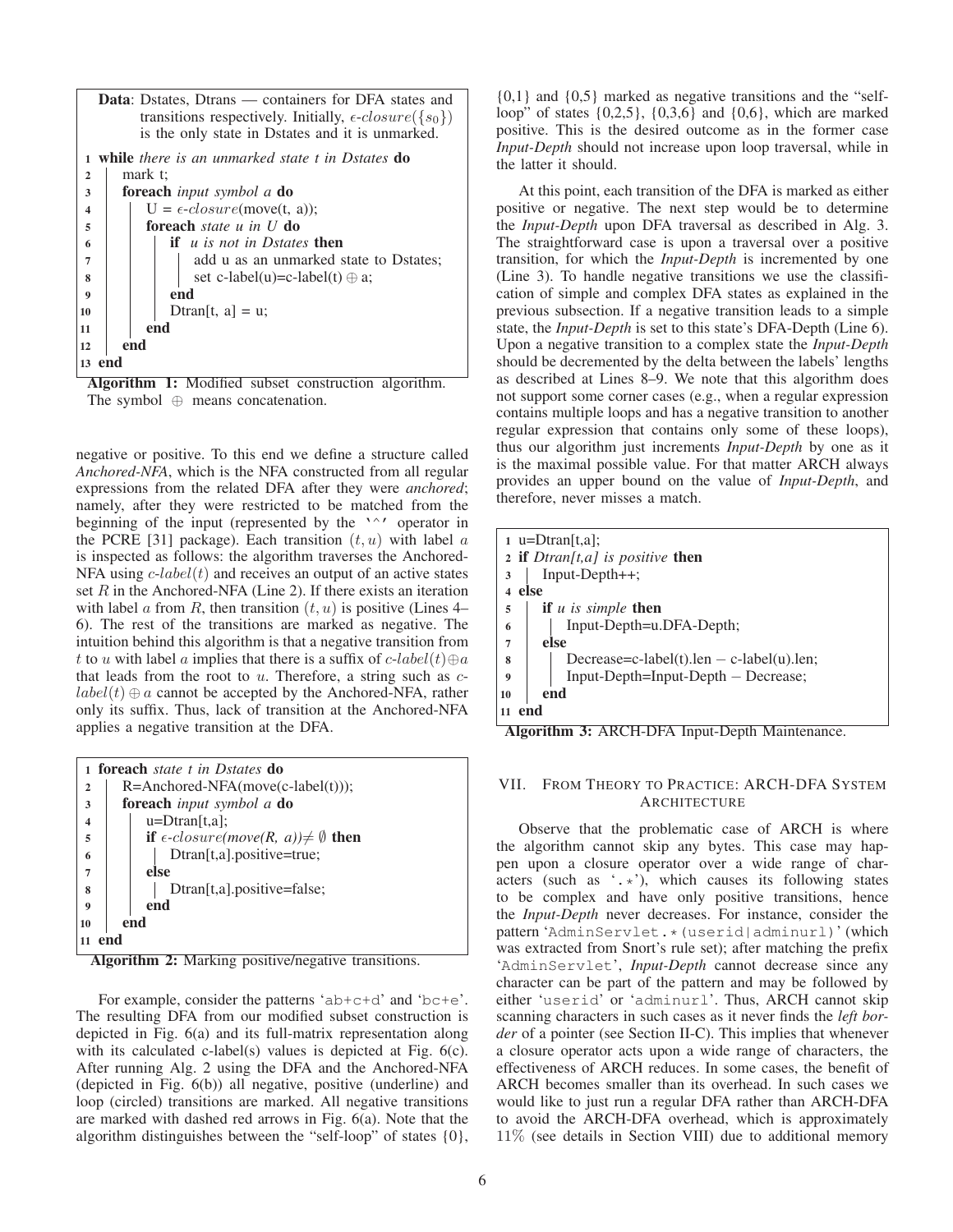

Fig. 6. Data structures used for the positive/negative transition marking for pattern set: { $a$ b+c+d',  $b$ c+e'}.



Fig. 7. Illustration of the Hybrid ARCH-DFA System architecture.

accesses to the status-vector. We note that only 8.1% of the rules in the set that was derived from Snort and fits compressed Web traffic (i.e. Web traffic from server to client) contains  $\cdot$ .  $\star$ ' expressions. A more frequent wide-range Kleene closure is of the form  $\lceil (\wedge \nabla) \rceil$   $\star$ '. Still, since we deal with HTML data, the new-line occurs on average after 75 characters, and therefore, the automaton "escapes" the above-mentioned case of only positive transitions, and therefore, does not harm much the ARCH performance, as described in Section VIII. Additionally, when *Input-Depth* increases along scanning, ARCH never detects a pointer's *left border*, implying status vector checkups are redundant. We note that nowadays, the incurred overhead in the above-mentioned case is practically negligible, however, future pattern sets or implementations might be different.

A design that ARCH may benefit from is the Hybrid-FA of Becchi et al. [12]. Inspired by this design, ARCH system breaks the regular expressions into a prefix set of all expressions, which are represented by a single *prefix ARCH-DFA* (which is analogues to the head-DFA in [12]), and a set of *tail ARCH-DFAs* which represent the entire regular expressions set. The *prefix ARCH-DFA* is always active, while only a small part of the *tail ARCH-DFAs* may be active. This way the resulting hybrid automaton has a small memory footprint as compared to the corresponding DFA, with the penalty of traversing several automata in parallel. Using the above-mentioned architecture leaves us the freedom to decide in advance whether to use a *tail ARCH-DFA* or a *tail DFA* in the case where the overhead of ARCH is higher than its benefits as depicted in Fig. 7.

# VIII. EXPERIMENTAL RESULTS

We evaluate the performance benefits of ARCH on rulesets from the Snort IPS. The Snort24, Snort31, and Snort34 rule-sets were taken from [32]. The Snort135 rule-set was extracted from Snort's *"web-client.rules"* (February 2014). These rules relate to Web traffic. Table II summarizes the basic characteristics of the rule-sets used in the experiments.

## *A. Data Set*

The data set contains 2301 compressed HTML pages, downloaded from 500 popular sites taken from the *Alexa* Website [33]. The data size is 358MB in uncompressed form and 61.2MB in compressed form. Since the algorithm is based on repeated byte sequences, it may only perform as well as the compression ratio of the input data and is therefore mainly aimed at highly-compressible inputs such as text.

#### *B. ARCH performance*

We compare ARCH with a baseline algorithm, which uses the same underlying automaton scheme (NFA or DFA) without performing any byte skipping. We define  $R<sub>s</sub>$  as the scanned character skip ratio — the ratio of characters skipped using ARCH out of the total size of the input data. We define  $R_t$  as the saved scan time ratio — ARCH's running time compared to the baseline algorithm's running time.

ARCH-NFA was implemented using *active states NFA* as its baseline algorithm, as described in Section V. Table III shows statistics regarding its performance. The average skip rate  $R_s$  is 77.99%, which results in a significant performance improvement  $R_t$  of 77.21%. Compared to the overall performance, the overhead of ARCH-NFA is less than 1%. The overall processing time of ARCH-NFA is relatively slow compared to the DFA based implementations (40 times longer) and is therefore less preferred. On the other hand, the space

TABLE II. RULE-SETS CHARACTERISTICS

| Rule Set                           | Snort <sub>24</sub> | Snort31 | Snort <sub>34</sub> | Snort135 |
|------------------------------------|---------------------|---------|---------------------|----------|
| Number of Rules                    | 24                  | 31      | 34                  | 135      |
| % Rules with Kleene Closure        | 37.5                | 41.9    | 38.2                | 89.6     |
| $\%$ Rules with Char Ranges $> 50$ | 50                  | 48.4    | 41.1                | 51.9     |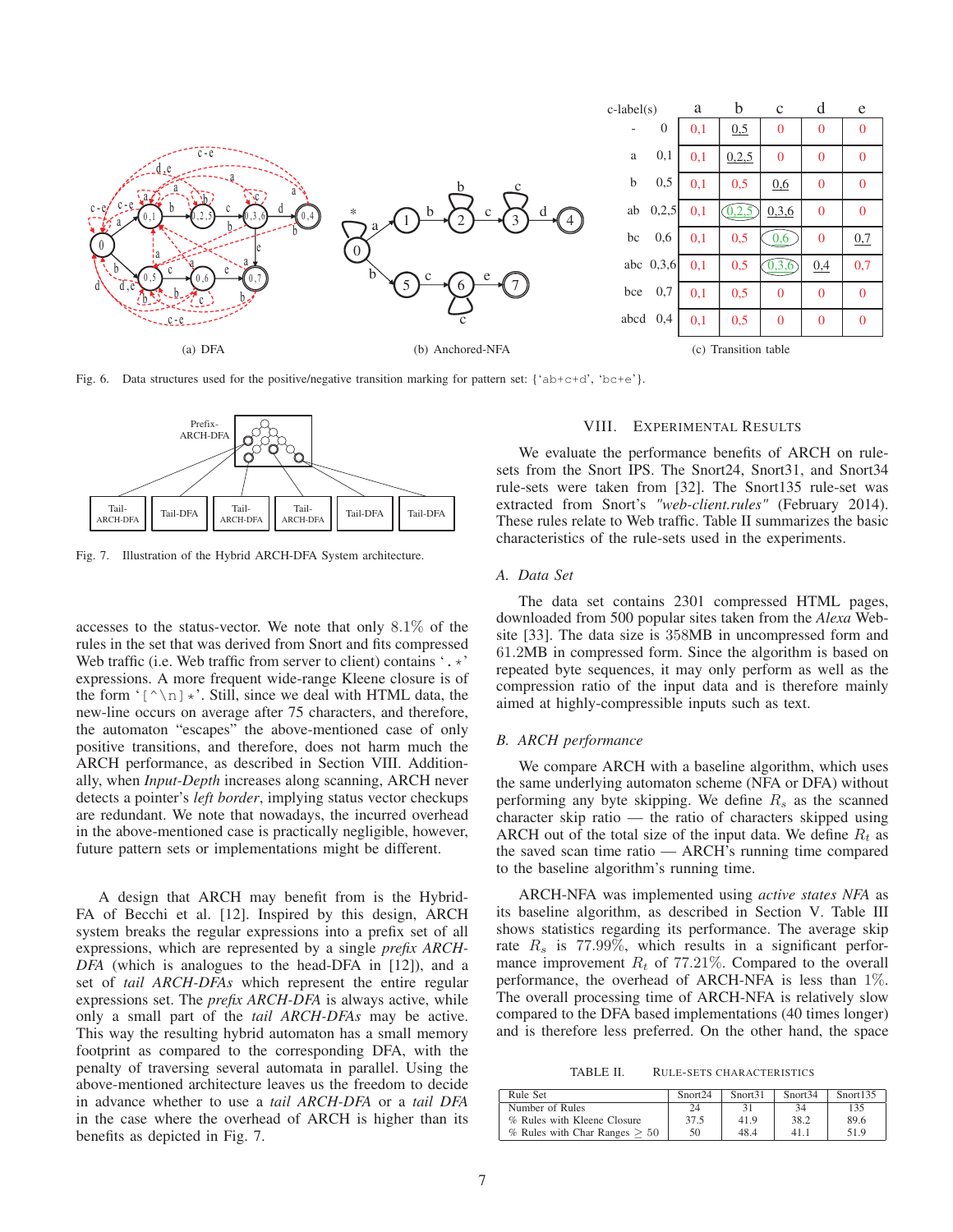

Fig. 8. Input Depth Cumulative Distribution (NFA)

requirements of ARCH-NFA are 18 times smaller than those of ARCH-DFA. The Snort135 rule-set was not tested with ARCH-NFA due to the fundamental state explosion problem of NFA based algorithms. This paper does not aim to solve the low performance of NFA based algorithms, instead it aims to show that the ARCH algorithm fits and may be used by both approaches.

ARCH-DFA was implemented using *A-DFA* [10] as its baseline compression algorithm. The implementation performs *Input-Depth* estimation based on simple and complex states as described in Section VI-A. This estimation has a low overhead while the benefit gained by the more precise estimation of the positive/negative transitions is not significant on our data sets. We implemented two system setups for ARCH-DFA. The first uses a single *DFA* for the entire rule-set and is therefore useful for pattern sets with moderate size, which do not exhibit state explosion. Table III shows statistics regarding the performance of ARCH-DFA. ARCH-DFA achieved an average skip rate  $R_s$  of 77.69% and a performance boost  $R_t$  of 69.19%. In this case the overhead is more notable and is almost 11%. As discussed in Section VII, this is mainly due to additional memory references to the *Status-Vector* as compared to the baseline algorithm.

The second setup uses a hybrid design consisting of a prefix ARCH-DFA, which encodes the prefixes of the pattern set, and multiple tail ARCH-DFAs as described in Section VII. This setup is useful for pattern sets with considerable size and high complexity, which cause state-space explosion (e.g. Snort135). The average skip ratio  $R_s$  is 77.88% while the average gained performance boost  $R_t$  is 69.41%. The overhead in this case is also 11%. We note that since the performance improvement of the algorithm depends on the properties of both the input string and the regular expressions in the pattern set, the method may offer a lower performance gain when detecting patterns that contain a short string prefix followed by Kleen Closure.

TABLE III. ARCH PERFORMANCE

|            | Rule Set           | Snort <sub>24</sub> | Snort31 | Snort34 | Snort135 |
|------------|--------------------|---------------------|---------|---------|----------|
| <b>NFA</b> | Characters Skipped | 79.44%              | 75.86%  | 78.66%  | ۰        |
|            | Time Saved         | 79.29%              | 74.56%  | 77.78%  |          |
| <b>DFA</b> | Setup              | Single              | Single  | Single  | Hybrid   |
|            | Characters Skipped | 79.04%              | 75.64%  | 78.38%  | 78.46%   |
|            | Time Saved         | 70.97%              | 67.46%  | 69.14%  | 70.08%   |
|            | Number of Matches  | 168603              | 1333    | 8000    | 77801    |
|            | Run-time NFA/DFA   | 38.46               | 45.45   | 40      |          |



Fig. 9. Input Depth Cumulative Distribution (DFA)

#### IX. CONCLUSION

ARCH started as an effort to adapt prior art of string matching over compressed traffic to the regular expression matching domain. Along this process we uncovered a wide set of complexities of both algorithmic and architectural aspects that the new domain holds. We aimed at providing a generic method that fits a wide range of solutions, therefore we analyzed both NFA and DFA setups and aimed at either moderate simple pattern sets and large complex ones. Three architectures are proposed: ARCH-NFA, ARCH-DFA and the hybrid ARCH-DFA.

An important product of this research is the discovery of the *Input-Depth* parameter. Beside the fact that it is a crucial construct for regular expression matching over compressed traffic, we found that there are other applications for which it is important. A surprising fact is that there is no straightforward method to extract the string that relates to a matched pattern without rescanning the packet. The only information about the input that is available at this point is the position in the input in which the match occurred. *Input-Depth* allows this functionality as it indicates the number of bytes that should be extracted from the input up to the match position.

A related application may be to determine the number of bytes that should be stored to handle cross-packet DPI. Instead of buffering entire packets, a DPI engine may just store a matched pattern-prefix at each packet's suffix. This application has even more benefit in the case of out-of-order packets, where in order to be able to retrieve a matched string several packets should be buffered.

# ACKNOWLEDGMENT

This work was supported by the European Research Council under the European Union's Seventh Framework Programme (FP7/2007-2013)/ERC Grant agreement no 259085. Becchi was supported through National Science Foundation award CNS-1319748.

#### **REFERENCES**

- [1] W3Tech, "Usage of Compression for websites," 2014. http://w3techs. com/technologies/details/ce-compression/all/all.
- [2] "Snort: The Open Source Network Intrusion Detection System." http: //www.snort.org.
- [3] "Hyper[t]ext [t]ransfer [p]rotocol [http]/1.1," June 1999. [RFC] 2616, http://www.ietf.org/rfc/rfc2616.txt.